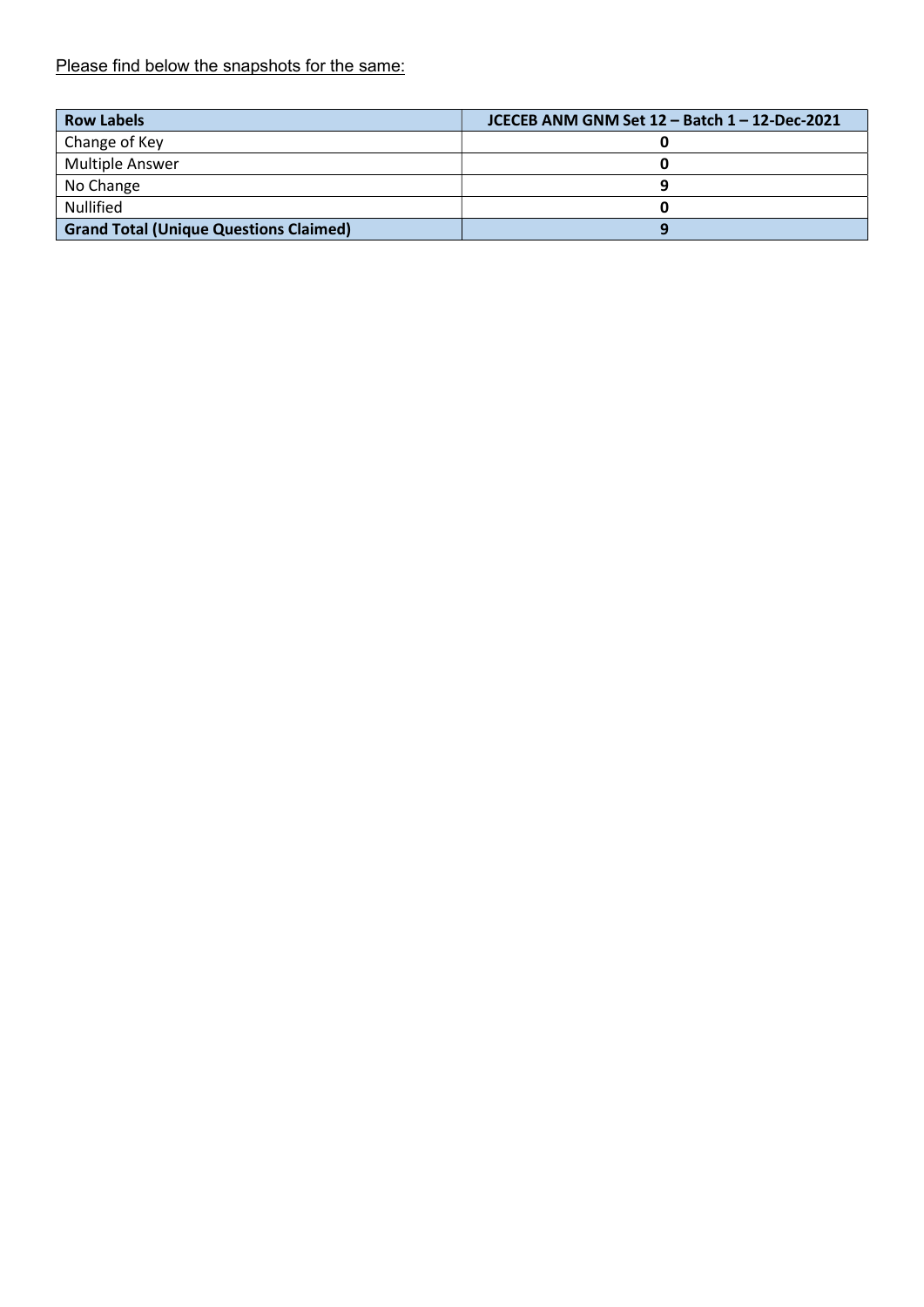1) Where do we use the property of persistence of 1) हम दृष्टि के दीर्घस्थायीपन के गुण का उपयोग कहाँ करते vision? हैं?

| A) In Hyper metropia        |                               |
|-----------------------------|-------------------------------|
| <b>B)</b> In Cinematography | <sup>A)</sup> दूरदृष्टि में   |
| C) In cataract              | <b>B</b> ) सिनेमैटोग्राफी में |
| D) In Myopia                | C) मोतियाबिंद में             |
|                             | <sup>D)</sup> निकटदृष्टि में  |

| <b>Domain Name</b>       | <b>Batch</b> | <b>Question No</b> |
|--------------------------|--------------|--------------------|
| <b>JCECEB ANM or GNM</b> | Batch 1      | Q2822637           |

Number of Claims: 1

Declared Answer Key: B

Candidate Claim: B

Final Answer: B

#### Explanation:

The framing of the question and the answer options is appropriate to arrive at the correct answer. Since, there is no discrepancy found between the claimed answer option and the declared answer key, there is no change in the answer key.

#### Conclusion:

The final answer is option B. There is no change in the answer key.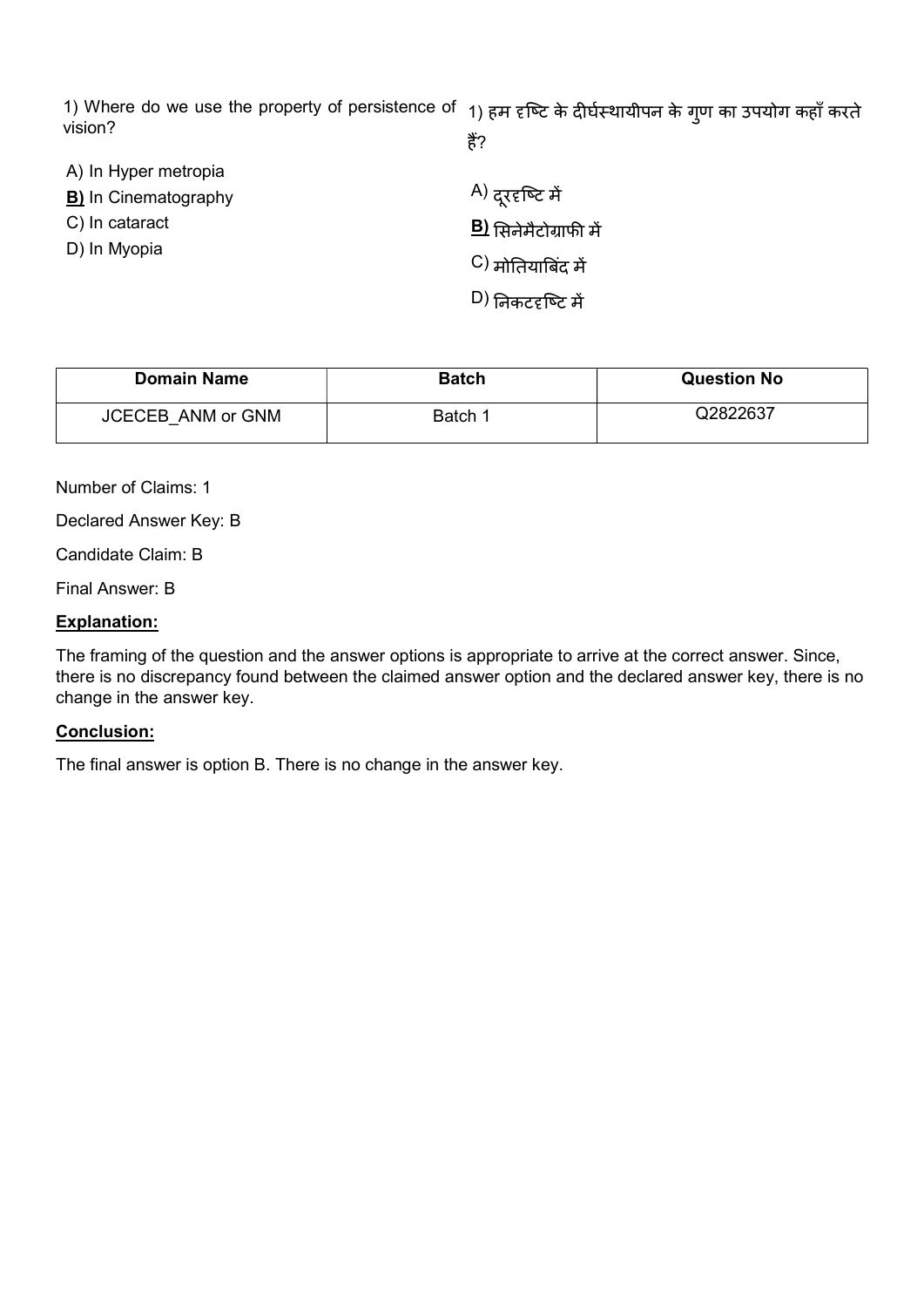2) Where does the fertilization take place in Human 2) मनुष्य में निषेचन कहाँ होता है?<br>' beings?

| A) Vagina                      | A) योनि             |
|--------------------------------|---------------------|
| B) Cervix                      | $\vert$ B) ग्रीवा   |
| C) Fallopian tube<br>D) Uterus | $\Omega$ डिंबवाहिनी |
|                                | $D)$ गर्भाशय        |

| <b>Domain Name</b>       | <b>Batch</b> | <b>Question No</b> |
|--------------------------|--------------|--------------------|
| <b>JCECEB ANM or GNM</b> | Batch 1      | Q2822055           |

Number of Claims: 1

Declared Answer Key: C

Candidate Claim: B

Final Answer: C

### Explanation:

Fertilization between sperm and egg occurs in the fallopian tube.

In humans, the steps of fertilization often require the joining of an egg and sperm. The male sperm fertilizes the female egg inside the body of the woman during natural conception. Just outside the ovary, fertilization occurs in the fallopian tube.

## WHERE DO THE SPERM AND EGG MEET?

The sperm and egg normally meet in a A Fallopian tube and this is where fertilization takes place. Occasionally, the sperm and egg meet and fertilize in other places, for example, at the ovary where the egg is released; this can cause an ectopic pregnancy (see p. 18), that is, a pregnancy that develops outside the womb. Fertilization usually has to take place within 36 hours of the egg being released from the ovary; after this time the egg is too old, and conception is unlikely to occur. Sperm can survive for up to three days in the womb.

#### Reference:

https://books.google.co.in/books?id=9z50FwNaIFEC&pg=PA50&dq=Where+does+the+fertilization+takes+ place+in+fallopian+tube+of+Human+beings&hl=en&sa=X&ved=0ahUKEwiSj6 o2qvXAhVLMI8KHSJWCDAQ6AEIMTAC#v=onepage&q=Where does the fertilization takes place in fallopian tube of Human beings&f=false

https://www.vedantu.com/question-answer/does-fertilization-take-place-in-human-beings-class-12-biologycbse-5fcfbe5515a78672d1c2edf4

Conclusion: The final answer is option C. There is no change in the answer key.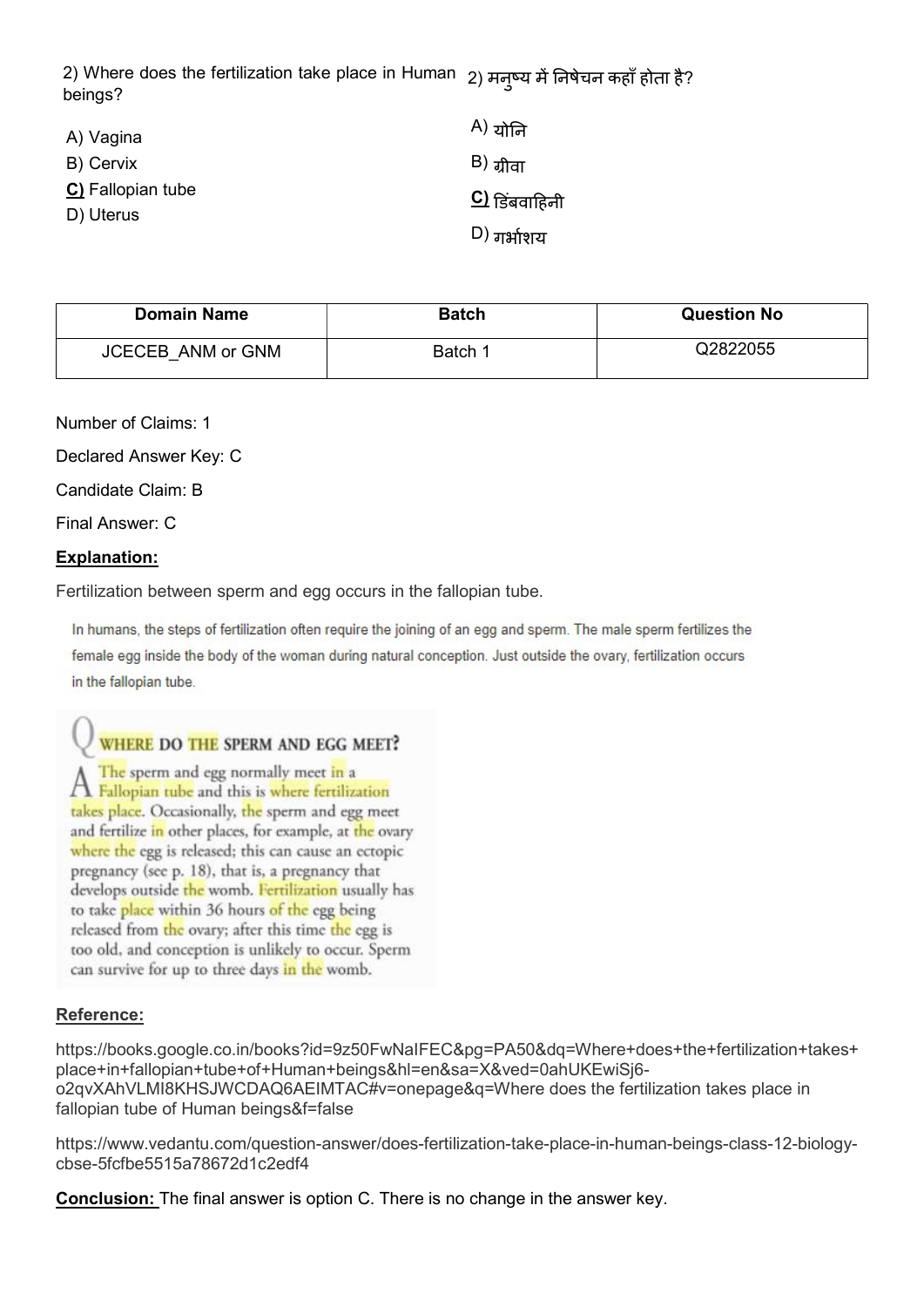|  |  |  |  | 3) Which body organ is surrounded by meninges? |  |  |
|--|--|--|--|------------------------------------------------|--|--|
|--|--|--|--|------------------------------------------------|--|--|

- A) Lungs and spinal cord
- B) Brain and heart
- C) Brain and lungs
- D) Brain and spinal cord

 $A$ ) फेफड़े और मेरु रज्ज

- $B$ ) मस्तिष्क और हृदय
- C) मस्तिष्क और फेफड़े
- <u>D)</u> मस्तिष्क और मेरु रज्जु

| <b>Domain Name</b>       | <b>Batch</b> | <b>Question No</b> |
|--------------------------|--------------|--------------------|
| <b>JCECEB ANM or GNM</b> | Batch 1      | Q2822049           |

Number of Claims: 1

Declared Answer Key: D

Candidate Claim: B

Final Answer: D

## Explanation:

The brain and the spinal cord are surrounded by a layer of meninges.

meninges, singular meninx, three membranous envelopes-pia mater, arachnoid, and dura mater-that surround the brain and spinal cord. Cerebrospinal fluid fills the ventricles of the brain and the space between the pia mater and the arachnoid. The primary function of the meninges and of the

**Related To**  $\mathsf{matter} \cdot \mathsf{ar}$ plexus · ej See

cerebrospinal fluid is to protect the central nervous system.

# **Meninges**

There are three layers of meninges around the brain and spinal cord. The outer layer, the dura mater, is tough, white fibrous connective tissue. The middle layer of meninges is arachnoid, a thin layer resembling a cobweb with numerous threadlike strands attaching it to the innermost layer. The space under the arachnoid, the subarachnoid space, is filled with cerebrospinal fluid and contains blood vessels. The pia mater is the innermost layer of meninges. This thin, delicate membrane is tightly bound to the surface of the brain and spinal cord and cannot be dissected away without damaging the surface.

## Reference:

https://www.britannica.com/science/meninges

https://training.seer.cancer.gov/brain/tumors/anatomy/meninges.html

**Conclusion:** The final answer is option D. There is no change in the answer key.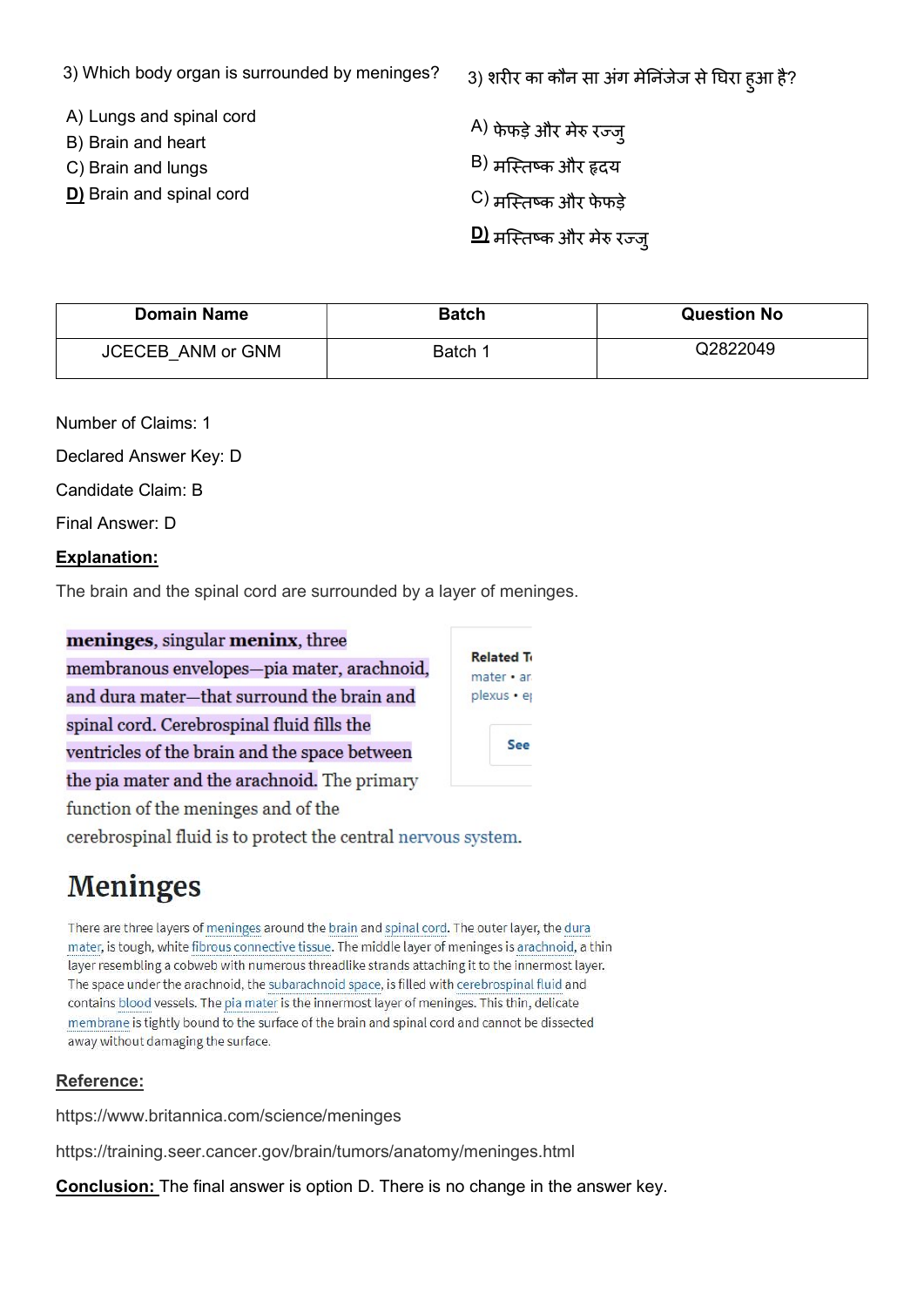4) Fill in the blank with the correct pronoun: The jury is not ready with \_\_\_\_\_verdict.

A) its

B) his

C) her

D) their

| <b>Domain Name</b>       | <b>Batch</b> | <b>Question No</b> |
|--------------------------|--------------|--------------------|
| <b>JCECEB ANM or GNM</b> | Batch 1      | Q2819271           |

Number of Claims: 3

Declared Answer Key: A

Candidate Claim: B, Wrong Framing of Question

Final Answer: A

## Explanation:

Reference: dictionary.com

**Conclusion:** The final answer is option A. There is no change in the answer key.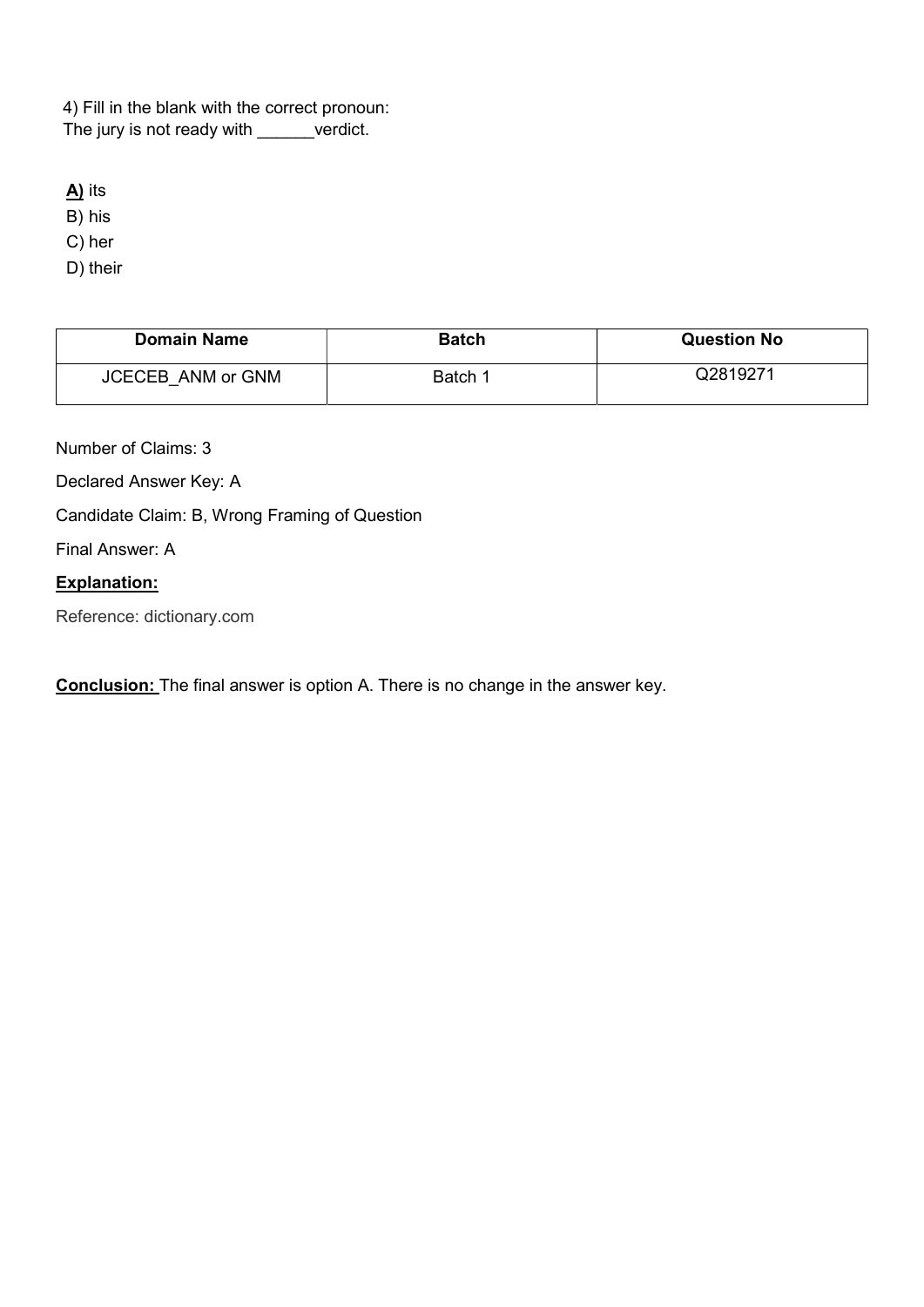5) Identify the meaning of the underlined phrase: I am staying at home because I feel under the weather.

A) not in a good mood

**B)** not well

C) disinterested

D) lazy and sleepy

| <b>Domain Name</b>       | <b>Batch</b> | <b>Question No</b> |
|--------------------------|--------------|--------------------|
| <b>JCECEB ANM or GNM</b> | Batch 1      | Q2819269           |

Number of Claims: 3

Declared Answer Key: B

Candidate Claim: A,B

Final Answer: B

#### Explanation:

Reference: https://idioms.thefreedictionary.com/feel+under+the+weather

Explanation: The phrase means slightly ill.

Conclusion: The final answer is option B. There is no change in the answer key.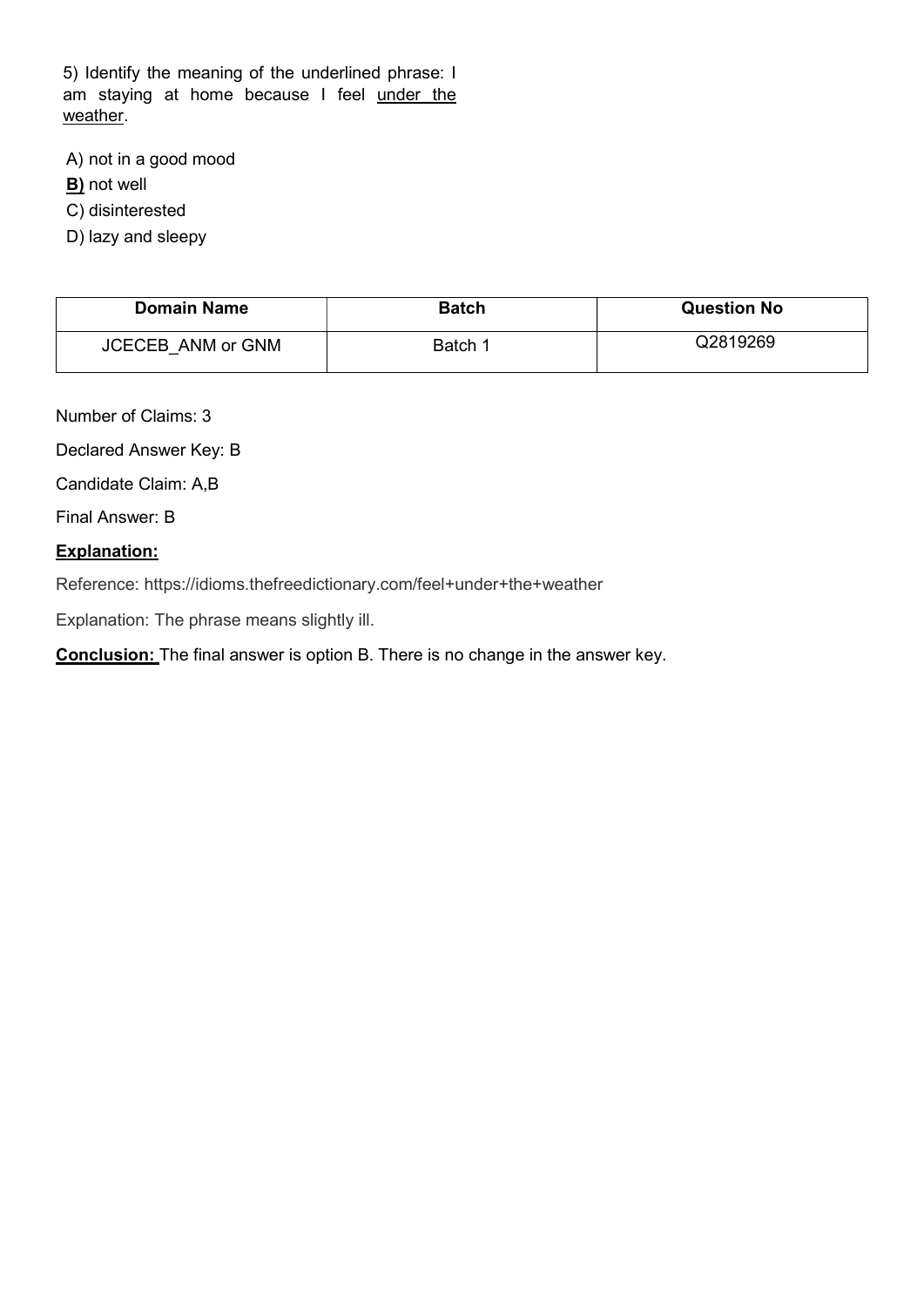6) Fill in the blank with the correct pronoun: is a very pretty girl.

A) She

B) He

C) They

D) It

| <b>Domain Name</b>       | <b>Batch</b> | <b>Question No</b> |
|--------------------------|--------------|--------------------|
| <b>JCECEB ANM or GNM</b> | Batch 1      | Q2819270           |

Number of Claims: 1

Declared Answer Key: A

Candidate Claim: A

Final Answer: A

### Explanation:

The framing of the question and the answer options is appropriate to arrive at the correct answer. Since, there is no discrepancy found between the claimed answer option and the declared answer key, there is no change in the answer key.

## Conclusion:

The final answer is option A. There is no change in the answer key.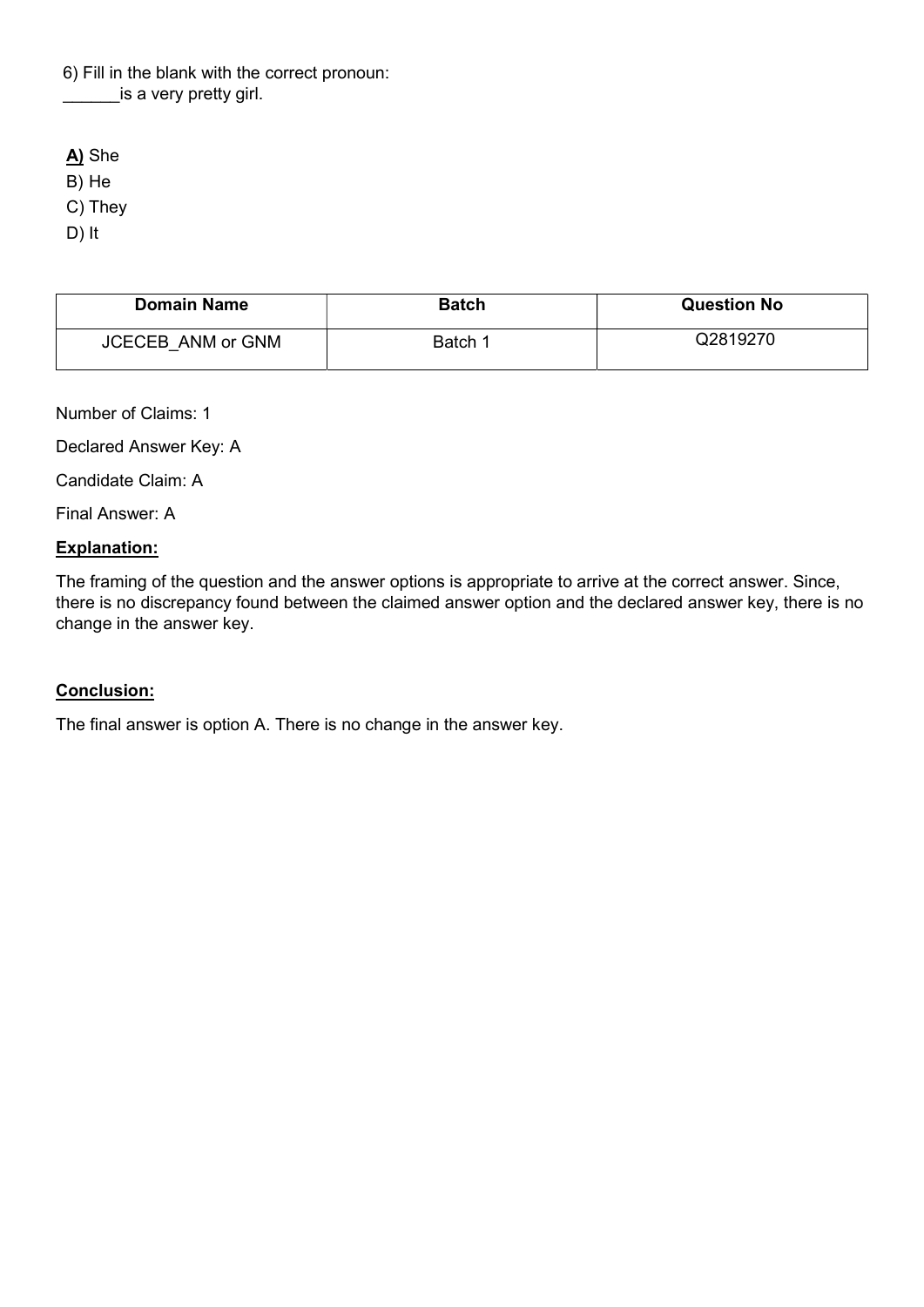7) Choose the correct verb to fill in the blanks:

It \_\_\_\_\_\_\_\_\_\_\_\_very heavily last night.

A) is raining

**B**) rained

C) rains

D) will be raining

| <b>Domain Name</b>       | <b>Batch</b> | <b>Question No</b> |
|--------------------------|--------------|--------------------|
| <b>JCECEB ANM or GNM</b> | Batch 1      | Q2819274           |

Number of Claims: 1

Declared Answer Key: B

Candidate Claim: C

Final Answer: B

### Explanation:

Reference: A senior grammar and composition

## Conclusion:

The final answer is option B. There is no change in the answer key.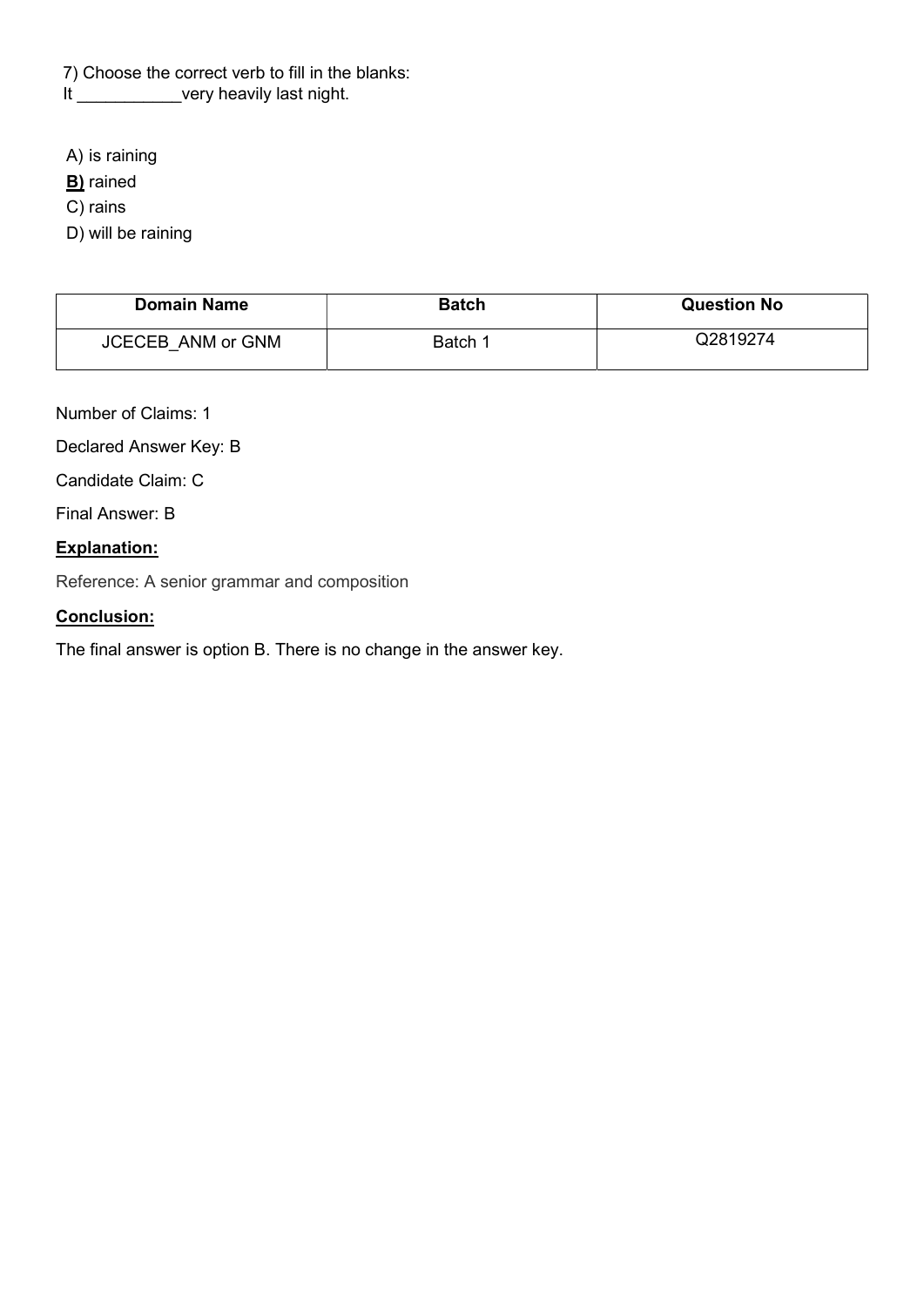8) Choose the correct verb to fill in the blanks: I lead of the gate at the usual time tomorrow.

A) have waited

B) am waiting

C) will be waiting

D) waited

| <b>Domain Name</b>       | <b>Batch</b> | <b>Question No</b> |
|--------------------------|--------------|--------------------|
| <b>JCECEB ANM or GNM</b> | Batch 1      | Q2819275           |

Number of Claims: 1

Declared Answer Key: C

Candidate Claim: B

Final Answer: C

## Explanation:

Reference: A senior grammar and composition

**Conclusion:** The final answer is option C. There is no change in the answer key.